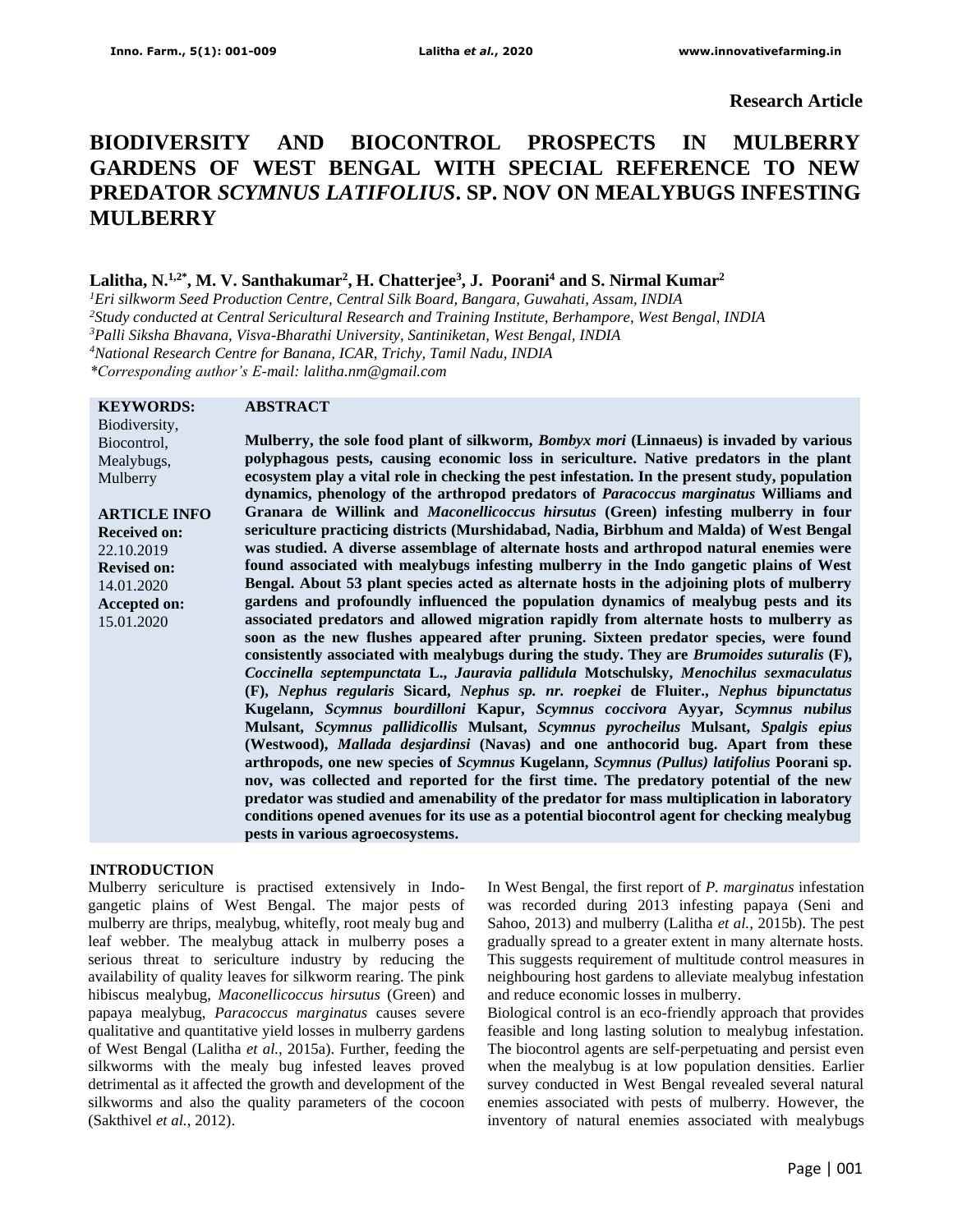were changing year after year due to climatic variation, adaptation, availability of food during non-availability of hosts and other factors.

This study presents the diverse assemblage of alternate hosts and arthropod natural enemies that were found associated with mealybugs infesting mulberry in the Indo gangetic plains of West Bengal.

## **MATERIALS AND METHODS**

The study was carried out in the mulberry fields of four sericulture districts namely Murshidabad (24.1 °N latitude 88.25°E longitude and 18m above MSL) and , Nadia (23.97° N, latitude 88.62° E longitude and 15m above MSL), Birbhum (24° 35' 0" N latitude 87° 5' 25" and 88° 1' 40" E longitude and 42m above MSL) and Malda (24°40'20" N latitude 87°45'50" E longitude and 31m above MSL) during 2014 and 2015.

The surveillance studies were done on a fixed plot survey in each location at Murshidabad, Nadia, Birbhum and Malda at fortnightly intervals. From each location three mulberry gardens of 0.5 acre area each were selected as one replication unit. The  $S_1$  cultivar mulberry plantation was considered for data collection. The mulberry crops were pruned five times in a year for rearing 4-5 scheduled commercial silkworm crops. The selected sample plots of mulberry plantation were maintained as per standard agronomic package of practices (Krishnaswami, 1986; Choudhury and Giridhar, 1987) without insecticidal application either on foliage or in soil (Patnaik *et al.,* 2011).The standard pruning schedules were adopted in all the experimental plots as per the sericulture crop recommendations of West Bengal (Choudhury *et al.,* 1991). During the study period, the inventory of all alternate host plant species that were grown in the neighbouring plots of mulberry gardens were recorded.

Sampling of mealybugs and its associated arthropod predators was conducted at fortnightly intervals. For monitoring the population trends of the mealybug infestation and associated predators, 25 plants from each plot/ replication (N=3) were selected and examined at random by taking five plants each from the four corners and one from the middle of the plot in every location (Mukhopadhyay, 2006). Five infested mulberry shoots (one sample unit) were collected from each field (N=3) from four locations. The mealybug infested shoot portions of mulberry (15 cm length from the top) were cut along with the host population and all predator stages intact was reared in the laboratory until the adult predators emerged. The absolute counts of mealybugs and all arthropod predators associated with mealybugs in each sampling unit were recorded. The predators were sorted out and duly identified. Individuals which could not be identified to species were initially grouped at genus level and send to experts at NBAIR, ICAR, Bangaluru for further species level identification.

Species diversity was assessed within the habitat  $(\alpha)$ diversity) using methods suggested by Magurran, 2004 and Begon *et al*., 2006. Species abundance (Ni) was recorded, relative abundance (Pi), proportional abundance, Berger parker dominance and dispersion indices by variance mean ratio (VMR) were calculated.

#### **RESULTS AND DISCUSSION**

Population dynamics and phenology data indicated the highest record of predators during April to August months of the year, coinciding with the peak incidence of mealybugs in mulberry (Fig. 1). During 2015, the pest incidence extended even up to October month. The climate changes in the region changes the trend in favour of the pest. Susceptibility of the crop to mealybug infestation is increasing year after year due to shift in seasons due to climate change.

A diverse assemblage of alternate hosts and arthropod natural enemies were found associated with mealybugs infesting mulberry in the Indo gangetic plains of West Bengal. About 53 plant species acted as alternate hosts in the adjoining plots of mulberry gardens and profoundly influenced the population dynamics of mealybug pests and its associated predators and allowed migration rapidly from alternate hosts to mulberry as soon as the new flushes appeared after pruning.

The alternate host plant inventory (Table1) included a total of 53 plant species, of which seven belonged to family Malvaceae, eight belonged to family Solanaceae, four belonged to family Euphorbiaceae, three each, belonged to Amaranthaceae and Apocyanaceae, seven belonged to family Fabaceae, six belonged to family Cucurbitaceae, two plant species each, belonging to the families Rutaceae, and Asteraceae. One species each from Caricaceae, Simarubaceae, Annonaceae, Convolvulaceae, Anacardiaceae, Lauraceae, Myrtaceae, Lythraceae, Aizoceae, Moraceae and Lamiaceae.

Among the four districts studied, maximum of 49 plant species was recorded in Nadia district as alternate hosts of mealybugs in the adjoining plots of mulberry gardens. In Birbhum district 41 alternate hosts were recorded while in Murshidabad and Malda district the number of alternate hosts recorded were 30 and 33 respectively. Murshidabad and Malda districts recorded lower plant diversity in sericulture tracts due to the mono cropping patterns of mulberry followed in earlier years. Among these hosts papaya and *Hibiscus rosa sinensis* recorded severe infestation of *P. marginatus* and *M. hirsutus*, while other alternate hosts recorded moderate infestation. Diversity of plant species in adjoining plots of mulberry gardens tend to profoundly influence the population dynamics of mealybugs and its associated predators in mulberry. During pruning in mulberry, the pest and its predators remains in the alternate hosts. As soon as the new flushes appear after pruning in mulberry, the pest and its predators migrated rapidly from alternate hosts to mulberry. The results of present study confirms the earlier observations (Carrière *et al.,* 2012) that the population dynamics of many polyphagous pests depends on the characteristics of the surrounding landscape and crop management practices followed.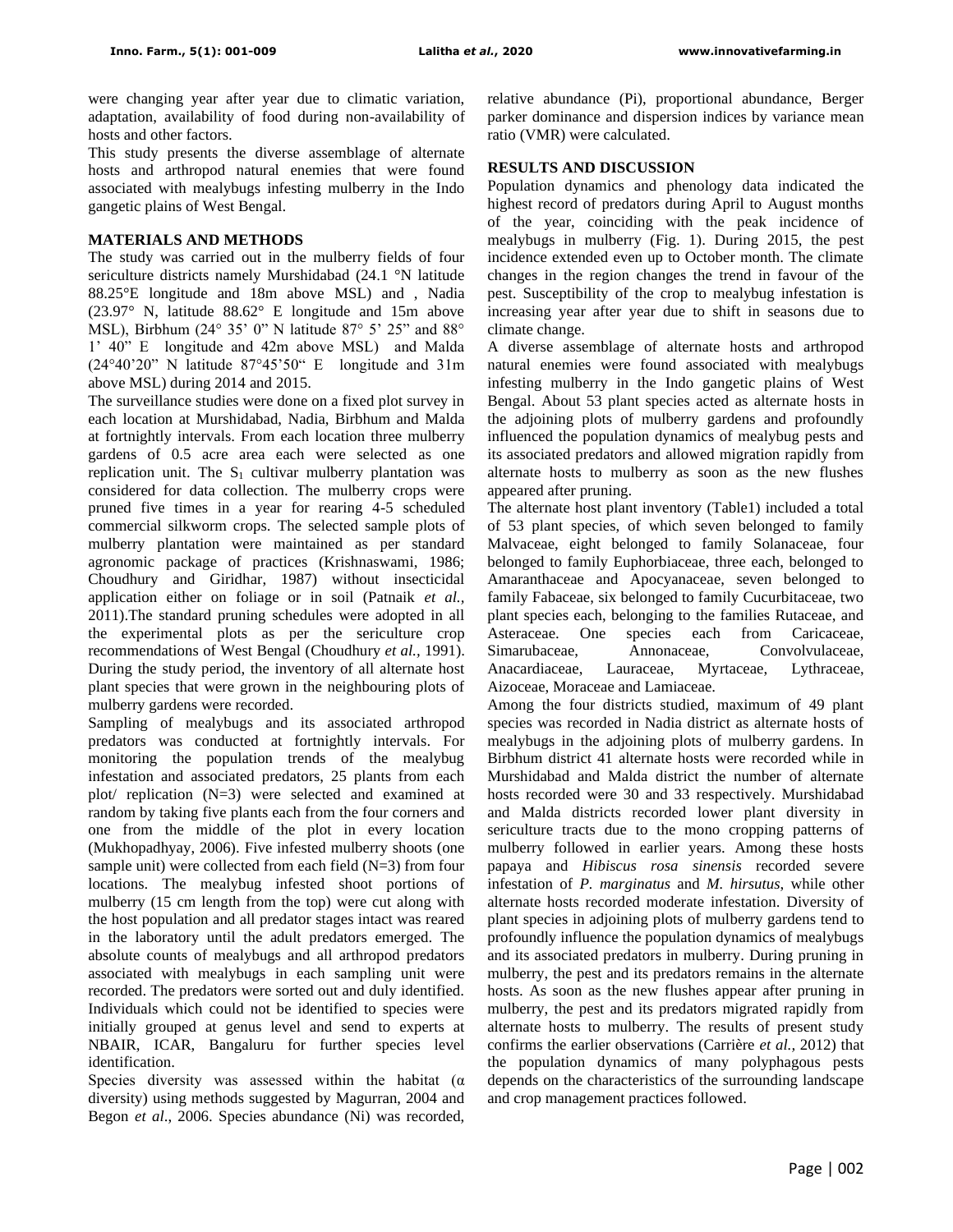

Fig. 1. The population dynamics of mealybug pests and its associated predators during 2014(A) and 2015(B) in West Bengal

Sixteen predator species, were found consistently associated with mealybugs during the study. They are *Brumoides suturalis* (F), *Coccinella septempunctata* L., *Jauravia pallidula* Motschulsky, *Menochilus sexmaculatus* (F), *Nephus regularis* Sicard, *Nephus sp. nr. roepkei* de Fluiter., *Nephus bipunctatus* Kugelann, *Scymnus bourdilloni* Kapur, *Scymnus coccivora* Ayyar, *Scymnus nubilus* Mulsant, *Scymnus pallidicollis* Mulsant, *Scymnus pyrocheilus* Mulsant, *Spalgis epius* (Westwood), *Mallada desjardinsi* (Navas) and one anthocorid bug. Apart from these arthropods, one new species of *Scymnus* kugelann, *Scymnus (Pullus) latifolius* Poorani sp. Nov, was collected, described and reported for the first time (Poorani and Lalitha, 2018). This was earlier misidentified and accounted as *S. pallidicollis or S. apiciflavus.* Owing to the small size and difficulty in examination of male genitalia, classification of accurate species and identification of Scymnini tribe is often difficult (Wilson 1927; Pang and Gordon, 1986).

In Murshidabad district, the dominant species among all the predators, in descending order of abundance, were *S. latifolius* sp. nov. (13.52 %) followed by *S. coccivora* (12.85%) and *S. pyrocheilus* (9.68%) (Table 2). During 2014 seven species viz., *S. coccivora, S. latifolius* sp. nov., *S. nubilus, S.pallidicollis, S. pyrocheilus, J. pallidula* and *B. suturalis* were recorded 10-15 nos persample unit of five infested mulberry shoots. On the contrary, during 2015, only two species (*S. latifolius* sp. nov*., S. coccivora*) were recorded 10-15nos per sample unit. Only 14 predator species were recorded in this location.

In Nadia district, the dominant species among all the predators, in descending order of abundance, were *S. latifolius* sp. nov. (11.46 %) followed by *S. coccivora* (10.76 %), *S. bourdilloni* (9.88%) and *B. suturalis* (9.88%) (Table 3). During 2014 in Nadia district, *S. latifolius* sp. nov. And *S. coccivora* recorded 10-15 nos/ sample unit. Nine species were in 5-10 nos. and five species were recorded <5 nos per sample unit. However, in 2015 the predator species population increased and four species *S. bourdilloni, S.coccivora, S. latifolius* sp. nov., and *B. suturalis* recorded in the range of 10-15 nos per sample unit. The increase in the predator population in Nadia in the consecutive year could be attributed to the crop diversity compared to other districts where mono-cropping of mulberry were practised. Multiple cropping patterns followed in the region influenced the species diversity.

In Birbhum district, no predator species were recorded in the range of 10-15 nos per sample during both the years. Nine and seven species were recorded in frequency of 5-10 nos per sample unit during 2014 and 2015 respectively (Table-4). *M. desjardinsi* and *S. epius* were not recorded in this location. Mono-cropping of mulberry were common in this district.

During 2014 in Malda district, only two species counted 10- 15 nos/sample unit while, nine species were recorded in the frequency range of 5-10 nos/sample unit. In 2015, three predator species were recorded in the frequency range of 10-15 nos while, five predator species were recorded in the frequency range of 5-10 nos per sample unit (Table 5). The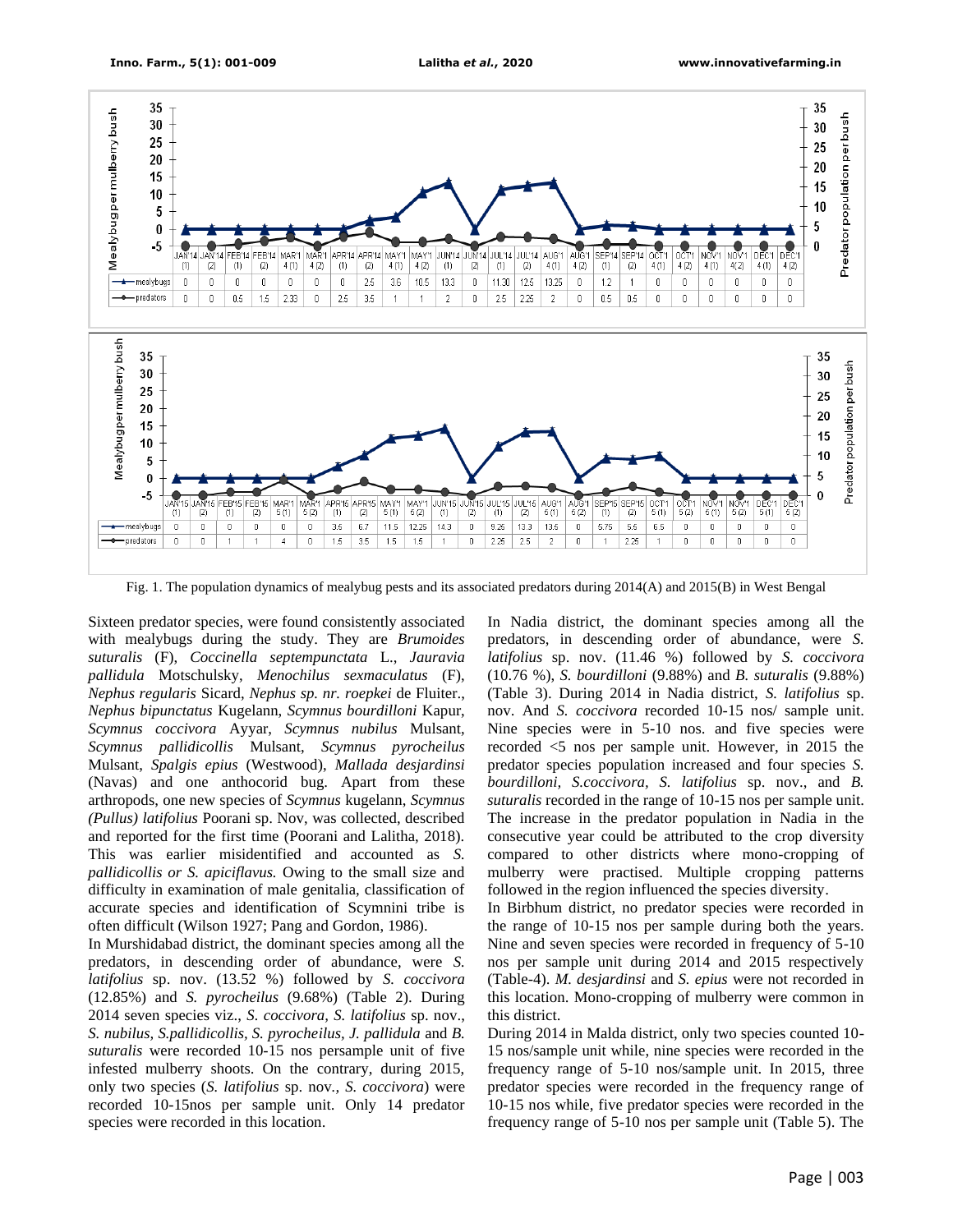÷,

new species *S. latifolius* sp. nov. showed an increasing trend of species abundance from 2014 to 2015.

Table 1. Inventory of alternate host plants of mealybugs in and around mulberry gardens from January 2014-December 2015 in four districts of West Bengal

| SI.<br>No | <b>Botanical Name</b>    | Family         | <b>Common name</b>   | Economic<br>importance | Murshidabad | Nadia              | Birbhum | Malda              |
|-----------|--------------------------|----------------|----------------------|------------------------|-------------|--------------------|---------|--------------------|
| 1         | Abelmoshus esculentus    | Malvaceae      | Bhendi/okra          | vegetable              |             | $+$                | $^{+}$  | $+$                |
| 2         | Abutilon indicum         | Malvaceae      | <b>Indian Mallow</b> | medicinal              | $^{+}$      |                    | $^{+}$  |                    |
| 3         | Acalypha indica          | Euphorbiaceae  | Acalypha             | Ornamental             |             | $^{+}$             | $^{+}$  |                    |
| 4         | Acalypha wilkesiana      | Euphorbiaceae  | Copper leaf          | Ornamental             | $+$         |                    | $^{+}$  |                    |
| 5         | Ailanthus excelsa        | Simarubaceae   | Ghoda neem           | medicinal              | $^{+}$      | $^{+}$             | $^{+}$  | $^{+}$             |
| 6         | Amaranthus cruentus      | Amaranthaceae  | Spiny amaranth       | vegetable              | $+$         | $+$                | $^{+}$  | $^{+}$             |
| 7         | Amaranthus spinosus      | Amaranthaceae  | Spiny amaranth       | vegetable              | $+$         | $^{+}$             | $^{+}$  | $+$                |
| 8         | Annona squamosa          | Annonaceae     | Custard apple        | Fruit crop             |             | $^{+}$             | $^{+}$  |                    |
| 9         | Artocarpus heterophyllus | Moraceae       | Jack                 | Fruit crop             | $^{+}$      | $+$                |         | $^{+}$             |
| 10        | Cajanus cajan            | Fabaceae       | Pigean pea           | Pulses/gram            | $^{+}$      | $^{+}$             |         | $^{+}$             |
| 11        | Capsicum annuum          | Solanaceae     | Chilli               | Vegetable              |             | $^{+}$             |         | $^{+}$             |
| 12        | Carica papaya            | Caricaceae     | Papaya               | Fruit crop             | $^{+}$      | $+$                | $^{+}$  | $^{+}$             |
| 13        | Ceiba pentandra          | Malvaceae      | Kapok                | Fibre                  |             | $^{+}$             | $^{+}$  |                    |
| 14        | Celosia argentea         | Amaranthaceae  | Cocks comb           | Vegetable              |             | $^{+}$             | $^{+}$  |                    |
| 15        | Citrus maxima            | Rutaceae       | Pomelo               | Fruit crop             |             | $\hspace{0.1mm} +$ | $^{+}$  |                    |
| 16        | Citrus. aurantifolia     | Rutaceae       | Lime                 | Fruit crop             |             | $^{+}$             | $^{+}$  |                    |
| 17        | Codiaeum variegatum      | Euphorbiaceae  | garden croton        | Ornamental             | $+$         | $^{+}$             |         | $^{+}$             |
| 18        | Crotolaria juncea        | Fabaceae       | Sunn hemp            | Green manure           |             | $^{+}$             | $^{+}$  |                    |
| 19        | Crotolaria retusa        | Fabaceae       | Rattle weed          | Weed                   |             | $^{+}$             | $^{+}$  |                    |
| 20        | Cucurbita pepo           | Cucurbitaceae  | Pumpkin              | Vegetable              | $^{+}$      | $^{+}$             | $^{+}$  | $^{+}$             |
| 21        | Dolichos lablab          | Fabaceae       | Field bean           | Vegetable              |             | $+$                | $^{+}$  | $^{+}$             |
| 22        | Hibiscus canabinus       | Malvaceae      | Deccan Hemp          | Medicinal              | $+$         |                    | $^{+}$  |                    |
| 23        | Hibiscus mutabilis       | Malvaceae      | Changeable Rose      | Ornamental             | $^{+}$      |                    | $^{+}$  |                    |
| 24        | Hibiscus rosasinensis    | Malvaceae      | China rose           | Ornamental             | $^{+}$      | $+$                | $^{+}$  | $^{+}$             |
| 25        | Hibiscus subdariffa      | Malvaceae      | Roselle              | Medicinal              | $^{+}$      |                    | $^+$    | $^+$               |
| 26        | Ipomoea carnea           | Convolvulaceae | Morning glory        | Medicinal              | $^{+}$      | $^{+}$             |         |                    |
| 27        | Luffa acutangula         | Cucurbitaceae  | ridged gourd         | Vegetable              |             | $^{+}$             | $^{+}$  |                    |
| 28        | Luffa aegytiaca          | Cucurbitaceae  | Sponge gourd         | Vegetable              | $^{+}$      | $^{+}$             |         |                    |
| 29        | Lycopersicon esculentum  | Solanaceae     | Tomato               | Vegetable              | $+$         | $^{+}$             |         | $^{+}$             |
| 30        | Mangifera indica         | Anacardiaceae  | Mango                | Fruit crop             |             | $^{+}$             | $^+$    | $\hspace{0.1mm} +$ |
| 31        | Manihot esculenta        | Euphorbiaceae  | Sweet potato         | Vegetable              | $^{+}$      | $^{+}$             | $^{+}$  | $^{+}$             |
| 32        | Momardica charantia      | Cucurbitaceae  | bitter gourd         | Vegetable              | $^{+}$      | $^{+}$             | $^{+}$  | $^{+}$             |
| 33        | Nerium oleander          | Apocynaceae    | Oleander             | Ornamental             | $^{+}$      | $^{+}$             | $^{+}$  | $^{+}$             |
| 34        | Parthenium hysterophorus | Asteraceae     | Congress weed        | Weed                   | $^{+}$      | $^{+}$             | $^{+}$  | $^{+}$             |
| 35        | Persea americana         | Lauraceae      | Avacado              | Fruit crop             |             | $^{+}$             |         |                    |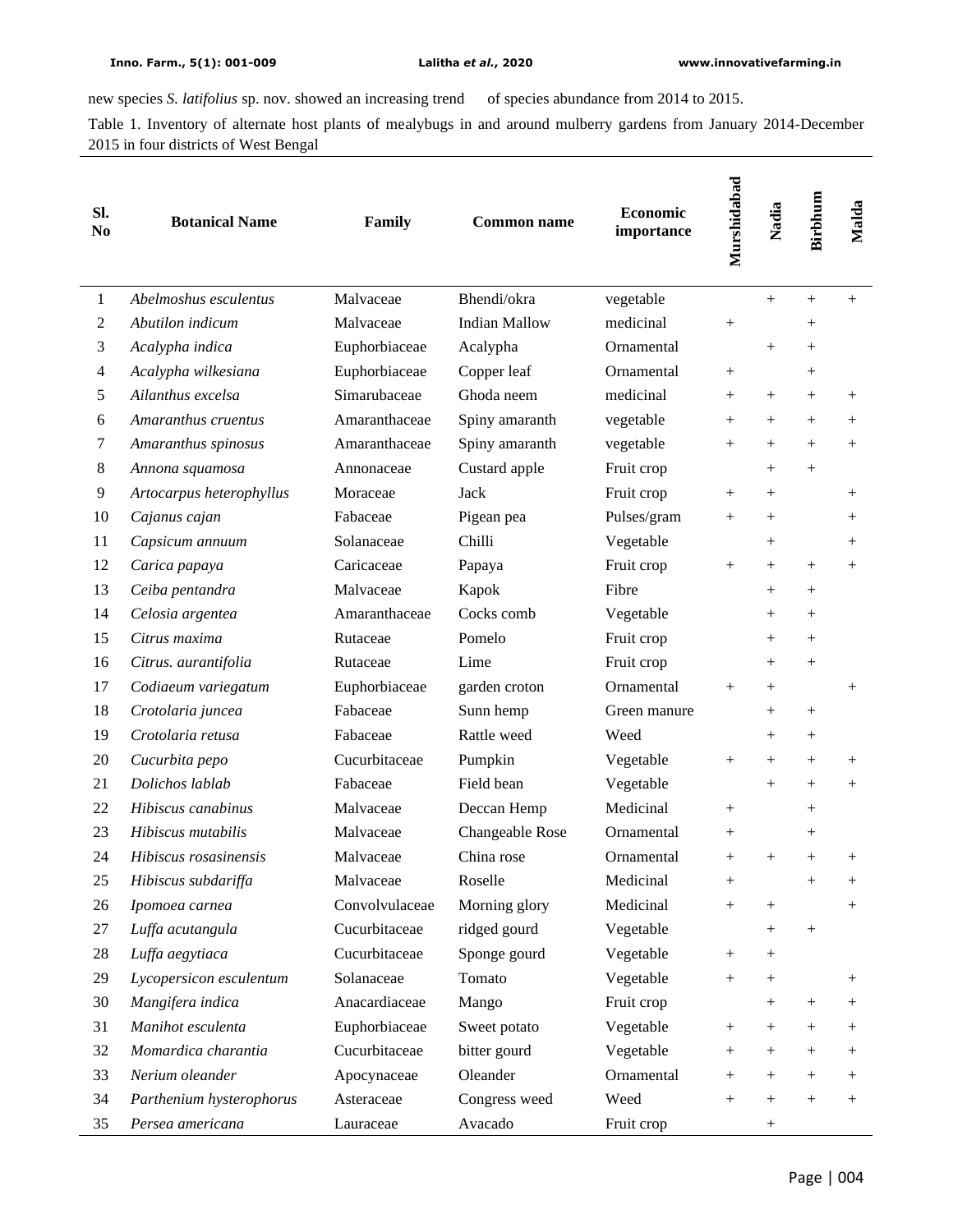| Sl.<br>N <sub>0</sub> | <b>Botanical Name</b>     | Family              | <b>Common name</b> | <b>Economic</b><br>importance | Murshidabad | Nadia  | Birbhum | Malda  |
|-----------------------|---------------------------|---------------------|--------------------|-------------------------------|-------------|--------|---------|--------|
| 36                    | Plumeria abtusa           | Apocynaceae         | Indian chamba      | Ornamental                    | $^{+}$      | $+$    | $^{+}$  | $+$    |
| 37                    | Plumeria rubra            | Apocynaceae         | Red Frangipani     | Ornamental                    | $+$         | $^{+}$ | $^{+}$  | $^{+}$ |
| 38                    | Psidium guajava*          | Myrtaceae           | Guava              | Fruit crop                    |             | $+$    | $+$     | $+$    |
| 39                    | Punica granatum           | Lythraceae          | Pomegranate        | Fruit crop                    | $+$         | $+$    | $^{+}$  | $^{+}$ |
| 40                    | Solanum melongena         | Solanaceae          | <b>Brinjal</b>     | Vegetable                     | $+$         | $^{+}$ | $^{+}$  | $^{+}$ |
| 41                    | Solanum nigrum            | Solanaceae          | black nightshade   | Vegetable                     | $+$         | $+$    | $+$     | $^{+}$ |
| 42                    | Solanum torvum            | Solanaceae          | Turkey berry       | Vegetable                     | $^{+}$      | $+$    | $^{+}$  | $+$    |
| 43                    | Solanum trilobatum        | Solanaceae          | Pea egg plant      | Vegetable                     |             | $+$    | $^{+}$  |        |
| 44                    | Solanum tuberosum         | Solanaceae          | Potato             | Vegetable                     |             | $+$    |         | $^{+}$ |
| 45                    | Solanum virginianum       | Solanaceae          | Yellow night shade | Vegetable                     |             | $^{+}$ | $^{+}$  |        |
| 46                    | Tectona grandis           | Lamiaceae           | Teak               | Timber                        | $^{+}$      | $+$    |         | $^{+}$ |
| 47                    | Tephrosia purpurea        | Fabaceae            | Indigo             | Medicinal                     | $^{+}$      | $+$    | $^{+}$  | $^{+}$ |
| 48                    | Trianthema portulacastrum | Aizoaceae           | Pig weed           | Weed                          | $^{+}$      | $^{+}$ | $^{+}$  | $^{+}$ |
| 49                    | Trichosanthes cucumerina  | Cucurbitaceae       | Snake Gourd        | Vegetable                     |             | $+$    |         |        |
| 50                    | Trichosanthes dioica      | Cucurbitaceae       | Pointed gourd      | Vegetable                     | $+$         | $+$    | $^{+}$  |        |
| 51                    | Tridax procumbens         | Asteraceae          | Mexican daisy      | Weed                          | $^{+}$      | $^{+}$ | $^{+}$  | $+$    |
| 52                    | Vigna mungo               | Fabaceae            | Black gram         | Pulses                        |             | $^{+}$ | $^{+}$  | $^{+}$ |
| 53                    | Vigna radiata             | Fabaceae            | Green gram         | Pulses                        |             | $^{+}$ |         | $^{+}$ |
|                       |                           | <b>Total Number</b> |                    |                               | 32          | 48     | 41      | 34     |

Berger-Parker Index is calculated to determine the dominance of species in a population (Berger and Parker, 1970). In all the four locations studied, the Berger Parker index values were ranging from 1-1.5 for all species of *Scymnus* (*S. bourdilloni*, *S. coccivora*, *S. latifolius*, *S. nubilus, S. pallidicollis*, *S. pyrocheilus*) and Nephus (*N. regularis, N.* sp*. nr. roepkei* and *N. bipunctatus* indicating their predominance over other predators.

Besides, *Scymnus* spp. *B. suturalis* and *J. pallidula* also recorded lower Berger Parker index values indicating their dominance. Apart from feeding mealybugs, they were often found predating the egg and nymphal stages of the whiteflies infesting mulberry. *Menochilus sexmaculatus* and *Coccinella septempunctata* were also found to check the population build-up of thrips in mulberry (Lalitha *et al*., 2018). Hence, these generalist predators were found distributed all through the year. The chrysopid, *Mallada desjardinsi* (Navas) (Neuroptera: Chrysopidae) was recorded as eggs or nymphs in very few samples. Adults are not predatory in habit. The carnivorous lycaenid butterfly, *Spalgis epius* (Lepidoptera: Lycaenidae) was recorded, in very few samples.

Species ranking based on the proportional abundance suggest that that all the *Scymnus* spp were dominant coccidophagous taxa that successfully multiplied and reproduced amidst mealybug hosts. Their population increased and decreased with respect to the mealybug population indicating their close association with the host. Dispersion index is the coefficient of dispersion indicating the spatial distribution such as uniformity, randomness or aggregation. The dispersion index for the predator collection in four locations are shown in Table 2-5.Based on the dispersion index values calculated using variance mean ratio (VMR) of individual species it was found that all the six *Scymnus* spp., two *Nephus* spp. *J. pallidula* and *M. desjardinsi* showed aggregated dispersion with dispersion index value greater than unity. The other predators exhibited random uniform dispersion with VMR values lesser than one. The spatial distribution of these predators are governed by their hosts/preys availability, environmental conditions and intra-interspecific competitions (Sreedevi and Verghese, 2007). In the present study, the predators that showed aggregate distribution was mainly due to the availability of excess prey/ host population without limitation.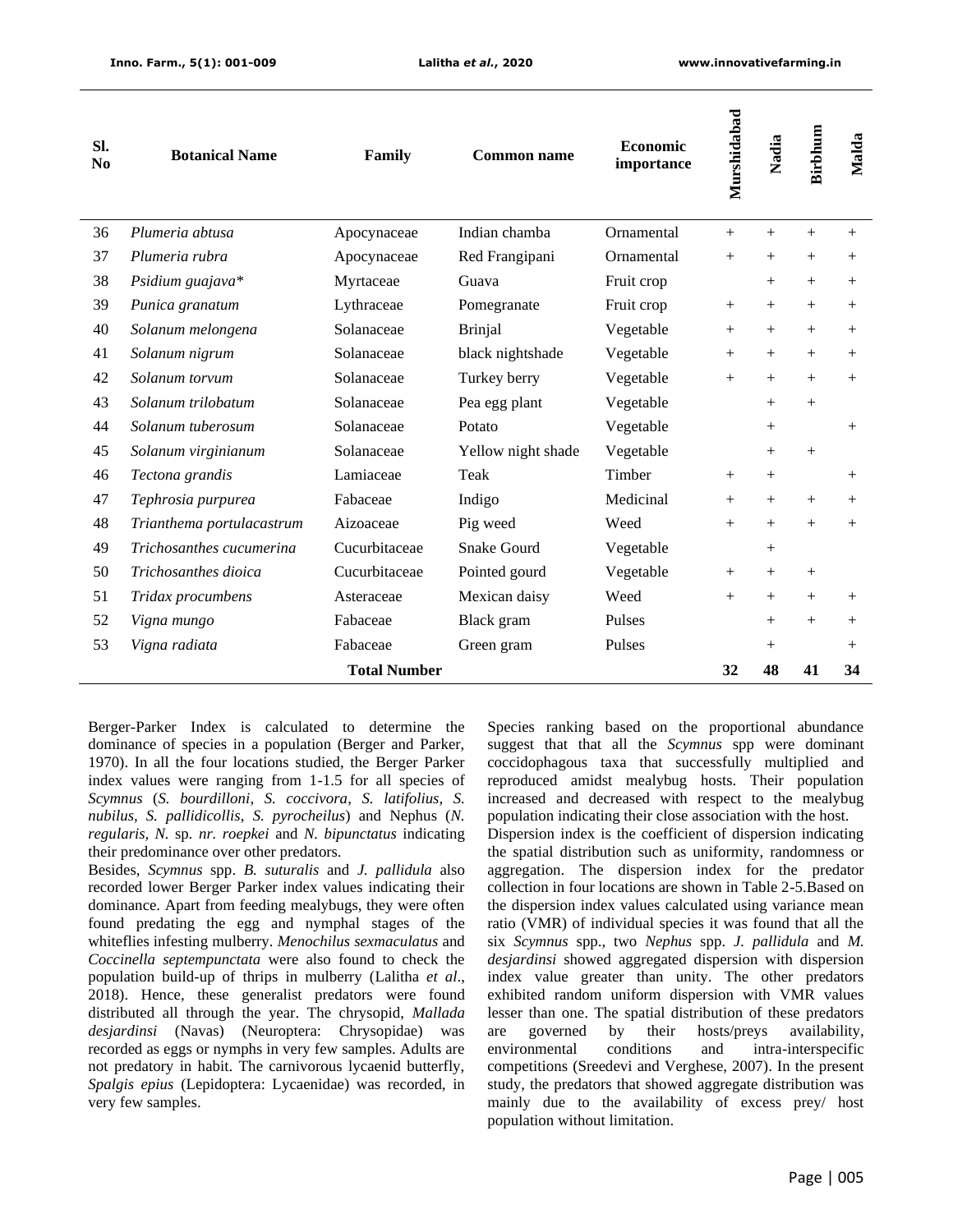Although earlier workers (Santhakumar *et al*., 1995; Santhakumar and Chakraborty, 1997 and 1999; Chakraborty *et al*., 1999) reported several native predators of mulberry pests from Indo gangetic plains of West Bengal, some of those predators were not traceable in the present study.

Previous workers, collected *Stethorus indira* Kapur, *Stethorus tetranychi* Kapur (Poorani, 2002) from this location. But these were not found in the present study. Instead, a few new ones were added to the predator inventory.

|  | Table 2. Species diversity estimates of predators feeding on mealybugs in mulberry at Murshidabad |  |  |  |
|--|---------------------------------------------------------------------------------------------------|--|--|--|
|  |                                                                                                   |  |  |  |

| <b>Species</b>                     | <b>Species</b><br>abundance<br>Ni) |       | <b>Relative</b><br>abundance (Pi) |       | Proportional<br>abundance | <b>Berger</b><br>parker<br>dominance | <b>Dispersion</b><br><b>Index</b> | <b>Species</b><br>ranking |  |
|------------------------------------|------------------------------------|-------|-----------------------------------|-------|---------------------------|--------------------------------------|-----------------------------------|---------------------------|--|
|                                    | 2014                               | 2015  | 2014                              | 2015  | $(\%)$                    | index                                | (VMR)                             |                           |  |
| Anthocorid bug                     | 0.00                               | 1.00  | 0.000                             | 0.012 | 0.50                      | 27.00                                | 0.97                              | 14                        |  |
| <i>Brumoides suturalis</i> (F)     | 10.00                              | 8.33  | 0.089                             | 0.096 | 9.18                      | 1.47                                 | 0.86                              | 5                         |  |
| Coccinella septempunctata          | 1.00                               | 2.00  | 0.009                             | 0.023 | 1.50                      | 9.00                                 | 0.88                              | 13                        |  |
| Jauravia pallidula Mots            | 12.33                              | 8.67  | 0.110                             | 0.100 | 10.52                     | 1.29                                 | 1.31                              | 3                         |  |
| Mallada desjardinsi (Navas)        | 2.67                               | 1.33  | 0.024                             | 0.015 | 2.00                      | 6.75                                 | 1.01                              | 12                        |  |
| Menochilus sexmaculatus (F)        | 5.67                               | 5.00  | 0.050                             | 0.058 | 5.34                      | 2.53                                 | 0.88                              | 9                         |  |
| Nephus regularis                   | 6.67                               | 3.00  | 0.059                             | 0.035 | 4.84                      | 2.79                                 | 1.30                              | 10                        |  |
| Nephus bipunctatus                 | 5.00                               | 4.67  | 0.045                             | 0.054 | 4.84                      | 2.79                                 | 1.16                              | 10                        |  |
| Scymnus bourdilloni Kapur          | 7.67                               | 7.33  | 0.068                             | 0.085 | 7.51                      | 1.80                                 | 1.19                              | 8                         |  |
| Scymnus coccivora Ayyar            | 13.00                              | 12.67 | 0.116                             | 0.146 | 12.85                     | 1.05                                 | 1.50                              | $\overline{2}$            |  |
| Scymnus latifoliusPoorani sp. nov. | 14.33                              | 12.67 | 0.128                             | 0.146 | 13.52                     | 1.00                                 | 1.70                              | $\mathbf{1}$              |  |
| Scymnus nubilus Mulsant            | 10.00                              | 7.67  | 0.089                             | 0.088 | 8.85                      | 1.53                                 | 1.68                              | 6                         |  |
| Scymnus pallidicollis Mulsant      | 11.67                              | 6.00  | 0.104                             | 0.069 | 8.85                      | 1.53                                 | 1.68                              | 6                         |  |
| Scymnus pyrocheilus Mulsant        | 13.00                              | 6.33  | 0.116                             | 0.073 | 9.68                      | 1.40                                 | 1.98                              | 4                         |  |

Table 3. Species diversity estimates of predators feeding on *P. marginatus* in mulberry at Nadia

| <b>Species</b>                      | <b>Species</b><br>abundance<br>(Ni) |       | <b>Relative</b><br>abundance (Pi) |       | Proportional<br>abundance | <b>Berger</b><br>parker<br>dominance | <b>Dispersion</b><br><b>Index</b> | <b>Species</b><br>ranking |
|-------------------------------------|-------------------------------------|-------|-----------------------------------|-------|---------------------------|--------------------------------------|-----------------------------------|---------------------------|
|                                     | 2014                                | 2015  | 2014                              | 2015  | $(\%)$                    | index                                | (VMR)                             |                           |
| Anthocorid bug                      | 1.00                                | 1.00  | 0.011                             | 0.010 | 1.06                      | 10.83                                | 0.92                              | 16                        |
| Brumoides suturalis (F)             | 8.00                                | 10.67 | 0.087                             | 0.110 | 9.88                      | 1.16                                 | 0.94                              | 3                         |
| Coccinella septempunctata           | 2.33                                | 1.67  | 0.025                             | 0.017 | 2.12                      | 5.42                                 | 0.84                              | 14                        |
| Jauravia pallidula Mots             | 8.00                                | 6.33  | 0.087                             | 0.065 | 7.58                      | 1.51                                 | 0.97                              | 6                         |
| Mallada desjardinsi (Navas)         | 2.33                                | 1.67  | 0.025                             | 0.017 | 2.12                      | 5.42                                 | 1.18                              | 14                        |
| Menochilus sexmaculatus (F)         | 5.67                                | 5.67  | 0.062                             | 0.058 | 6.00                      | 1.91                                 | 0.77                              | 8                         |
| Nephus regularis                    | 5.33                                | 5.33  | 0.058                             | 0.055 | 5.64                      | 2.03                                 | 1.13                              | 10                        |
| Nephus sp. nr. roepkei de Fluiter   | 2.67                                | 2.00  | 0.029                             | 0.021 | 2.47                      | 4.64                                 | 1.10                              | 13                        |
| Nephus bipunctatus                  | 5.67                                | 5.00  | 0.062                             | 0.052 | 5.64                      | 2.03                                 | 0.94                              | 10                        |
| Scymnus bourdilloni Kapur           | 7.33                                | 11.33 | 0.080                             | 0.117 | 9.88                      | 1.16                                 | 1.67                              | 3                         |
| Scymnus coccivora Ayyar             | 10.00                               | 10.33 | 0.109                             | 0.107 | 10.76                     | 1.07                                 | 1.58                              | 2                         |
| Scymnus latifolius Poorani sp. nov. | 11.00                               | 10.67 | 0.120                             | 0.110 | 11.46                     | 1.00                                 | 1.50                              | 1                         |
| Scymnus nubilus Mulsant             | 7.67                                | 9.67  | 0.083                             | 0.100 | 9.17                      | 1.25                                 | 1.37                              | 5                         |
| Scymnus pallidicollis Mulsant       | 5.67                                | 5.67  | 0.062                             | 0.058 | 6.00                      | 1.91                                 | 1.31                              | 8                         |
| Scymnus pyrocheilus Mulsant         | 6.33                                | 6.00  | 0.069                             | 0.062 | 6.53                      | 1.76                                 | 1.15                              | 7                         |
| Spalgis epius                       | 3.00                                | 4.00  | 0.033                             | 0.041 | 3.70                      | 3.10                                 | 0.91                              | 12                        |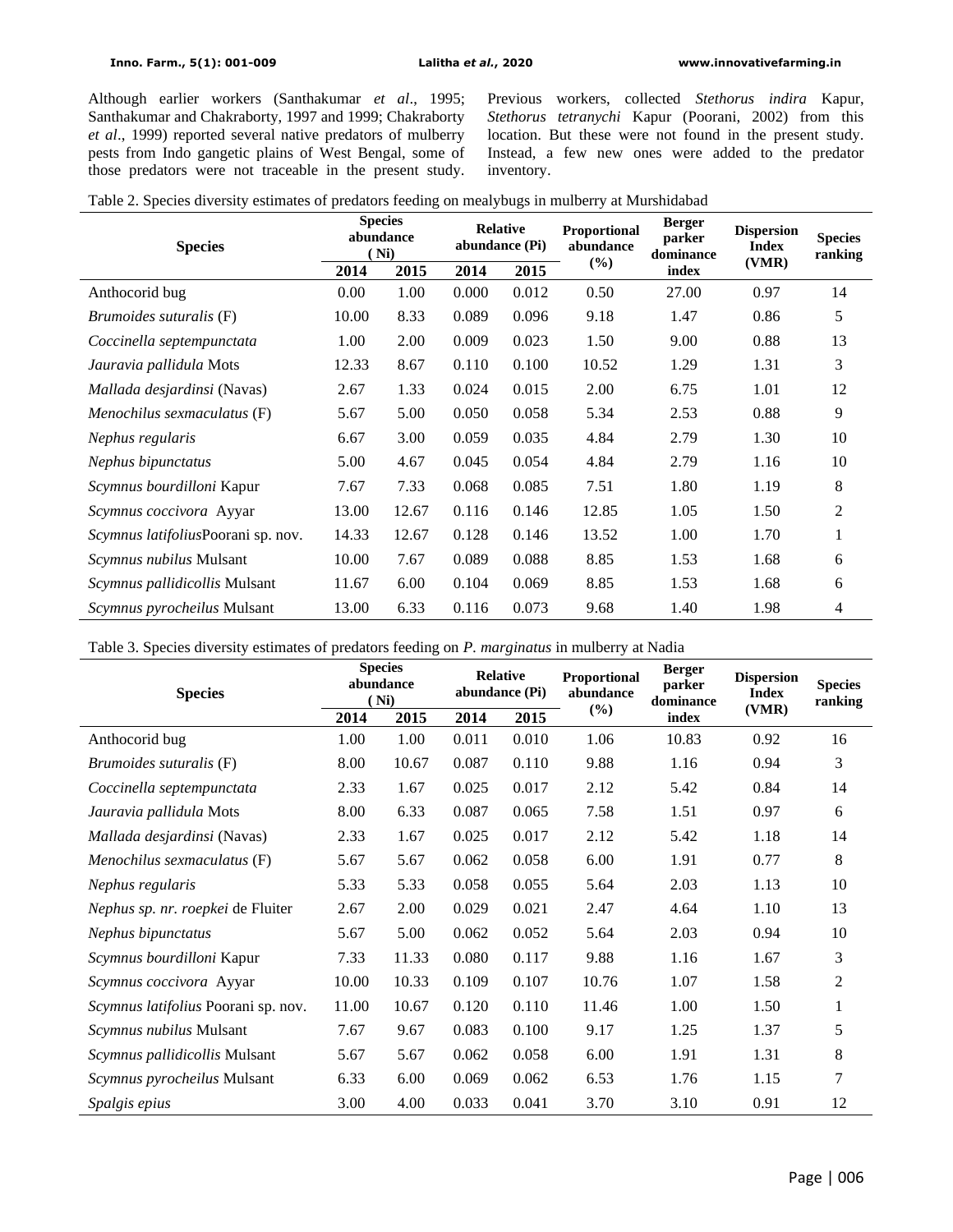Table 4. Species diversity estimates of predators feeding on *P. marginatus* in mulberry at Birbhum

| <b>Species</b>                      | <b>Species</b><br>abundance<br>Ni) |      | <b>Relative</b><br>abundance (Pi) |       | Proportional<br>abundance | <b>Berger</b><br>parker<br>dominance | <b>Dispersion</b><br><b>Index</b> | <b>Species</b><br>ranking |  |
|-------------------------------------|------------------------------------|------|-----------------------------------|-------|---------------------------|--------------------------------------|-----------------------------------|---------------------------|--|
|                                     | 2014                               | 2015 | 2014                              | 2015  | (%)                       | index                                | (VMR)                             |                           |  |
| Anthocorid bug                      | 2.00                               | 1.00 | 0.026                             | 0.016 | 2.16                      | 5.33                                 | 0.88                              | 13                        |  |
| Brumoides suturalis (F)             | 7.00                               | 6.33 | 0.091                             | 0.103 | 9.62                      | 1.20                                 | 0.65                              | 3                         |  |
| Coccinella septempunctata           | 4.00                               | 2.67 | 0.052                             | 0.043 | 4.81                      | 2.40                                 | 0.93                              | 11                        |  |
| Jauravia pallidula Mots             | 5.67                               | 5.33 | 0.073                             | 0.087 | 7.93                      | 1.45                                 | 0.85                              | 7                         |  |
| Menochilus sexmaculatus (F)         | 6.33                               | 3.67 | 0.082                             | 0.060 | 7.21                      | 1.60                                 | 0.72                              | 9                         |  |
| Nephus regularis                    | 4.67                               | 2.67 | 0.060                             | 0.043 | 5.29                      | 2.18                                 | 1.17                              | 10                        |  |
| Nephus sp. nr. roepkei de Fluiter   | 0.00                               | 1.67 | 0.000                             | 0.027 | 1.20                      | 9.60                                 | 0.94                              | 14                        |  |
| Nephus bipunctatus                  | 3.00                               | 3.33 | 0.039                             | 0.054 | 4.57                      | 2.53                                 | 0.96                              | 12                        |  |
| Scymnus bourdilloni Kapur           | 8.67                               | 7.33 | 0.112                             | 0.120 | 11.54                     | 1.00                                 | 1.35                              | 1                         |  |
| Scymnus coccivora Ayyar             | 8.00                               | 5.33 | 0.103                             | 0.087 | 9.62                      | 1.20                                 | 1.11                              | 3                         |  |
| Scymnus latifolius Poorani sp. nov. | 6.67                               | 7.00 | 0.086                             | 0.114 | 9.86                      | 1.17                                 | 1.10                              | 2                         |  |
| <i>Scymnus nubilus</i> Mulsant      | 8.67                               | 4.67 | 0.112                             | 0.076 | 9.62                      | 1.20                                 | 1.41                              | 3                         |  |
| Scymnus pallidicollis Mulsant       | 6.00                               | 5.00 | 0.078                             | 0.082 | 7.93                      | 1.45                                 | 1.16                              | 7                         |  |
| Scymnus pyrocheilus Mulsant         | 6.67                               | 5.33 | 0.086                             | 0.087 | 8.65                      | 1.33                                 | 1.23                              | 6                         |  |

Table 5. Species diversity estimates of predators feeding on *P. marginatus* in mulberry at Malda

| <b>Species</b>                      | <b>Species</b><br>abundance<br>(Ni) |       | <b>Relative</b><br>abundance (Pi) |       | Proportional<br>abundance | <b>Berger</b><br>parker<br>dominance | <b>Dispersion</b><br><b>Index</b> | <b>Species</b><br>ranking |  |
|-------------------------------------|-------------------------------------|-------|-----------------------------------|-------|---------------------------|--------------------------------------|-----------------------------------|---------------------------|--|
|                                     | 2014                                | 2015  | 2014                              | 2015  | $(\%)$                    | index                                | (VMR)                             |                           |  |
| <i>Brumoides suturalis</i> (F)      | 8.33                                | 10.00 | 0.088                             | 0.112 | 9.98                      | 1.18                                 | 0.76                              | 5                         |  |
| Coccinella septempunctata           | 3.33                                | 4.67  | 0.035                             | 0.052 | 4.36                      | 2.71                                 | 0.67                              | 12                        |  |
| Jauravia pallidula Mots             | 10.33                               | 9.00  | 0.110                             | 0.101 | 10.53                     | 1.12                                 | 1.07                              | 3                         |  |
| <i>Mallada desjardinsi</i> (Navas)  | 2.67                                | 1.67  | 0.028                             | 0.019 | 2.36                      | 5.00                                 | 0.98                              | 13                        |  |
| Menochilus sexmaculatus (F)         | 5.00                                | 6.00  | 0.053                             | 0.067 | 5.99                      | 1.97                                 | 0.67                              | 9                         |  |
| Nephus regularis                    | 5.67                                | 3.00  | 0.060                             | 0.034 | 4.72                      | 2.50                                 | 1.19                              | 11                        |  |
| Nephus bipunctatus                  | 5.67                                | 4.67  | 0.060                             | 0.052 | 5.63                      | 2.10                                 | 1.16                              | 10                        |  |
| Scymnus bourdilloni Kapur           | 10.67                               | 8.33  | 0.113                             | 0.093 | 10.34                     | 1.14                                 | 1.52                              | 4                         |  |
| Scymnus coccivora Ayyar             | 9.33                                | 12.33 | 0.099                             | 0.138 | 11.80                     | 1.00                                 | 1.34                              | 1                         |  |
| Scymnus latifolius Poorani sp. nov. | 9.33                                | 12.00 | 0.099                             | 0.134 | 11.62                     | 1.02                                 | 1.28                              | 2                         |  |
| <i>Scymnus nubilus</i> Mulsant      | 7.00                                | 6.33  | 0.074                             | 0.071 | 7.26                      | 1.63                                 | 1.31                              | 7                         |  |
| Scymnus pallidicollis Mulsant       | 8.00                                | 6.00  | 0.085                             | 0.067 | 7.62                      | 1.55                                 | 1.34                              | 6                         |  |
| Scymnus pyrocheilus Mulsant         | 8.00                                | 4.67  | 0.085                             | 0.052 | 6.90                      | 1.71                                 | 1.22                              | 8                         |  |
| Spalgius epius                      | 1.00                                | 0.67  | 0.011                             | 0.007 | 0.91                      | 13.00                                | 0.94                              | 14                        |  |

The predatory potential of the new predator *Scymnus latifolius* Poorani sp.nov. was studied and found promising for biocontrol of mealybugs. Mass multiplication of the predator in laboratory conditions was found amenable (Lalitha, 2019). Being native to the Eastern zone of India the predator survives the adverse climatic conditions especially high temperature and high humid conditions. Hence, there is enough scope to utilise this predator in biocontrol programmes of different agro ecosystems.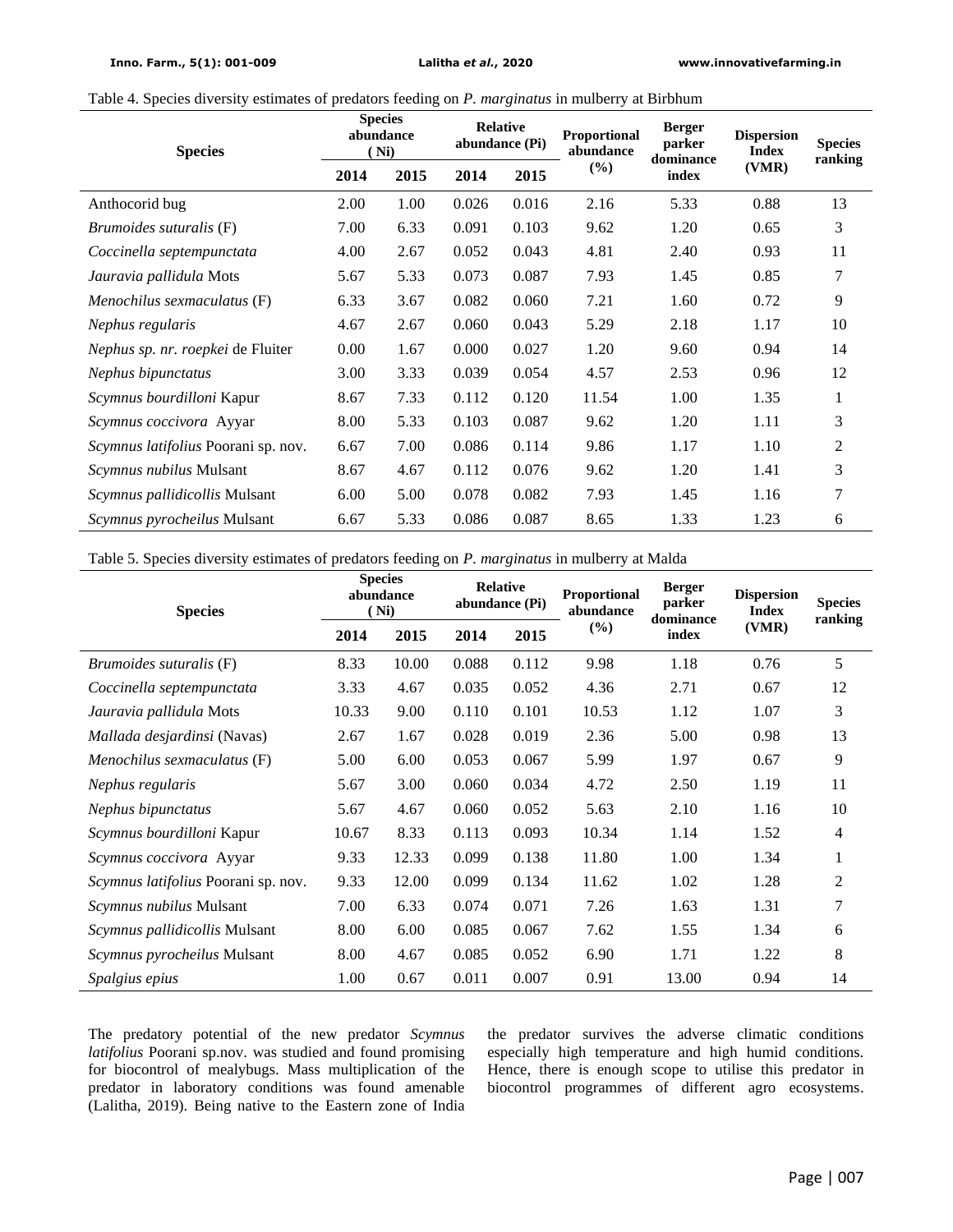#### **CONCLUSION**

In mulberry crop grown for sericulture, predators were forced to emigrate upon pruning, crop senescence or leaf harvesting. Avoiding insecticide use and habitat management will determine the sustenance and survivability of these listed native predators in the forthcoming years. To ensure the sustenance of the predator population a pest refugia and alternate food resources are essential. In any agricultural ecosystem, to promote species diversity, minimizing the level of disturbance by judicious insecticide use and habitat management is recommended (Landis *et al.,* 2000; Barbosa, 1998). Mono-cropping of mulberry for sericulture practices increases the pest incidence. On the other hand, timely scheduled pruning practices can reduce the predator coexistence with the pest. Enhancing plant diversity in agro ecosystems, either through the use of non-crops in undergrowth or field margins can ensure non-prey food resources for the native predator species (Gurr *et al*., 2005). Nevertheless, the alternate hosts of mealybugs grown in adjoining plots of mulberry gardens maintains the pest refugia and ensures the survival of native predators. The predatory insects that are potential natural enemies in annual crop systems migrate cyclically between neighbouring fields with alternate hosts and surrounding permanent habitats. Hence, to translate the strength of native predators of the mulberry gardens to effective bio control, conservation and augmentation of promising predator is advocated.

#### **ACKNOWLEDGEMENTS**

The authors are thankful to Central Silk Board for funding the study. Thanks are due to Dr. Sunil Joshi, Principal Scientist of NBAIR, ICAR for identification of the mealybugs.

## **REFERENCES**

- **Barbosa, P. (ed.) 1998**. *Conservation biological control.* Acad. Press, San Diego, California, **396** pp.
- **Begon, M., C. R. Townsend and J. L. Harper. 2006**. *Ecology: from individual to ecosystems*, **4th ed**. Blackwell Publishing Ltd., Oxford, United Kingdom.
- **Berger, W. H. and F.L. Parker. 1970.** Diversity of planktonic foraminifera in deep-sea sediments. *Science,***168**: 1345–1347.
- **Chakraborty, N., M.V. Santhakumar and S.K. Sen. 1999**. Studies on the feeding potential of a coccinellid predator, *Nephus* sp. on Pink mealy bug, *Maconellicoccus hirsutus. Sericologia*, **39** (2):193-199.
- **Choudhury, P.C. and K. Giridhar. 1987.** *Mulberry cultivation. In: Appropriate Sericulture Techniques*, Edited by M.S Jolly. Mysore India 17-34.
- **Choudhury, P.C., P. Shukla, A. Ghosh, B. Mallikarjuna and K. Sengupta. 1991**. Effect of spacing, crown height and method of pruning of mulberry, leaf yield quality and cocoon yield, *Indian J. Seric.,* **30**(1): 46-53.
- **Gurr, G. M., S. D. Wratten, J. Tylianakis, J. Kean and M. Keller. 2005.** Providing Plant Foods for Insect Natural Enemies in Farming Systems: Balancing Practical itiesand Theory. In *"Plant-Provided Food for*

*Carnivorous Insects: A Protective Mutualism and its Applications"* (F. L. Wäckers, P. van Rijn, and J. Bruin, Eds.), Cambridge University Press, Cambridge. pp. 326- 347.

- **Krishnaswami, S. 1986**. *Mulberry cultivation in South India*. Central Silk Board, Bangalore, 1-19.
- **Lalitha, N., M.V. Santhakumar, A.K. Saha and S.N. Kumar. 2015a.** Avoidable leaf yield loss due to Pink mealy bug, *Maconellicoccus hirsutus* Green in mulberry*. Ann. Plant Protect. Sci.,* **23(1)**: 171-172.
- **Lalitha, N., M.V. Santhakumar, A.K. Saha and S.N. Kumar. 2015b.** Report of papaya mealy bug, *Paracoccus marginatus* in mulberry in West Bengal. *Current Biotica*, **9(1)**: 82-85.
- **Lalitha, N. 2019.** Biology and feeding efficacy of *Scymnus latifolius* Poorani sp. nov. on *Paracoccus marginatus* Williams & Granara de Willink infesting Mulberry. *Ph.D (Agricultural Entomology) Thesis,* Visva-Bharati University, West Bengal, India, p. 172.
- **Landis, D. S., D. Wratten and G. Gurr. 2000.** Habitat manipulation to conserve natural enemies in arthropod pests in agriculture. *Annu. Rev. Entomol.,* **45**: 173-199.
- **Magurran, A. E. 2004.** *Measuring biological diversity*, Blackwell Publishing: Oxford, UK.256.
- **Mukhopadhyay, S.K. 2006.** Technologies for management of mulberry pest. Proceedings ofthe Workshop on *Appropriate Technologies for Mulberry Sericulture in Eastern and North Eastern India*, January 17-18, 2006, Berhampore, India, pp: 136-139.
- Pang, X.F. and R.D. Gordon, 1986. The Scymnini (Coleoptera: Coccinellidae) of China.*Coleopt. Bull.,*  **40**(2): 157–199.
- **Patnaik, M., D.K. Bhattacharya, N.B. Kar, N.K. Das, A.K. Saha and B.B. Bindroo. 2011.** Potential efficacy of new pesticides for the control of mulberry whitefly and its impact on silkworm rearing *J. Plant Prot. Sci.,*  **3**(1**)**: 57-60.
- **Poorani, J. 2002.** An annotated checklist of the Coccinellidae (Coleoptera) (excluding Epilachninae) of the Indiansub-region. *Oriental Insects,* **36**: 307-383.
- **Poorani, J. and N. Lalitha. 2018.** Illustrated accounts of coccinellid predators of *Maconellicoccus hirsutus* (Green) (Hemiptera: Sternorrhyncha: Pseudococcidae) on mulberry in India, with description of a new species of *Scymnus* Kugelann (Coleoptera: Coccinellidae) from West Bengal. *Zootaxa,* **4382** (1): 093–120.
- **Sakthivel, N., S.M.H. Qadri, R. Balakrishna, M.V. Kirsur and S.M. Helen. 2012.** *Management Strategies of Papaya Mealybug Infesting Mulberry*, Technical Bulletin, Regional Sericultural Research Station, Central Silk Board, Government of India,Salem, Tamil Nadu, India, pp. 2-4.
- **Santhakumar, M.V. and N. Chakraborty. 1997**. Biology of *Scymnus nubilus* Mulsant (Coleoptera : Coccinellidae), the native predator of pink mealy bug, *Maconellicoccus hirsustus* (Green) (Hemiptera : Pseudococcidae). *J. Entomol. Res.*, **21**(4): 1-5.